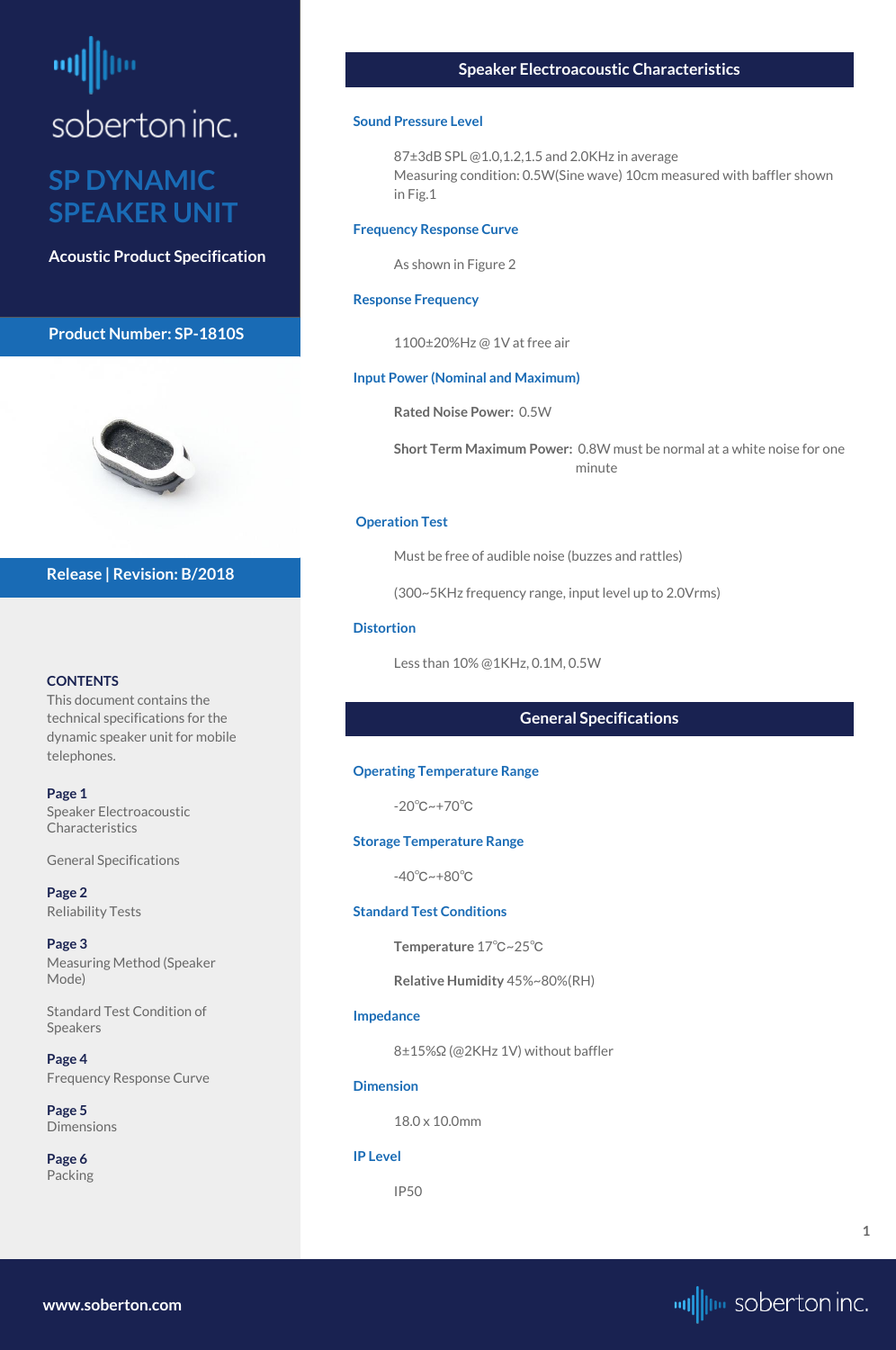# <span id="page-1-0"></span>soberton inc. **SP DYNAMIC**

## **SPEAKER UNIT**

**Acoustic Product Specification**

#### **Product Number: SP-1810S**



#### **CONTENTS**

**[Page 1](#page-0-0)** [Speaker Electroacoustic](#page-0-0)  **Characteristics** 

This document contains the technical specifications for the dynamic speaker unit for mobile telephones.

**[Page 5](#page-4-0) [Dimensions](#page-4-0)** 

[General S](#page-0-0)pecifications

**Page 2** Reliability Tests

**[Page 3](#page-2-0)** [Measuring Method \(Speaker](#page-2-0)  [Mode\)](#page-2-0)

[Standard Test Condition of](#page-2-0) 

[Speakers](#page-2-0)

#### **[Page 4](#page-3-0)** [Frequency Response Curve](#page-3-0)

**[Page 6](#page-5-0)** [Packing](#page-5-0)

#### **Release | Revision: B/2018**

#### **Reliability Tests**

The sound pressure as specified will neither deviate more than ±3dB from the initial value, nor have any significant damage after any of following testing.

#### **High Temperature Test**

**High Temperature** +80±2℃

**Duration** 96 hours

#### **Low Temperature Test**

**Low Temperature** -40±2℃

**Duration** 96 hours

#### **Heat Shock Test**

**High Temperature** +80±2℃

**Low Temperature** -40±2℃

**Changeover Time** <30 seconds

**Duration** 1 hour

**Cycle** 100

#### **Humidity Test**

**Temperature** + 40±2℃

**Relative Humidity** 90%~95%

**Duration** 96 hours

#### **Temperature Cycle Test**

**Temperature** -40℃ +80℃

**Duration** 45 minutes 45 minutes

**Temperature gradient** 1~3℃/min

**Cycle** 25

#### **Drop Test**

**Mounted with dummy set mass** 100 g

**Height** 1.5 m

**Cycle** 6 (1 each plain) onto the concrete board

#### **Load Test**

**Speaker mode** White noise (EIA filter) for 96 hours @0.5W input power.

**[www.soberton.com](http://www.soberton.com)**

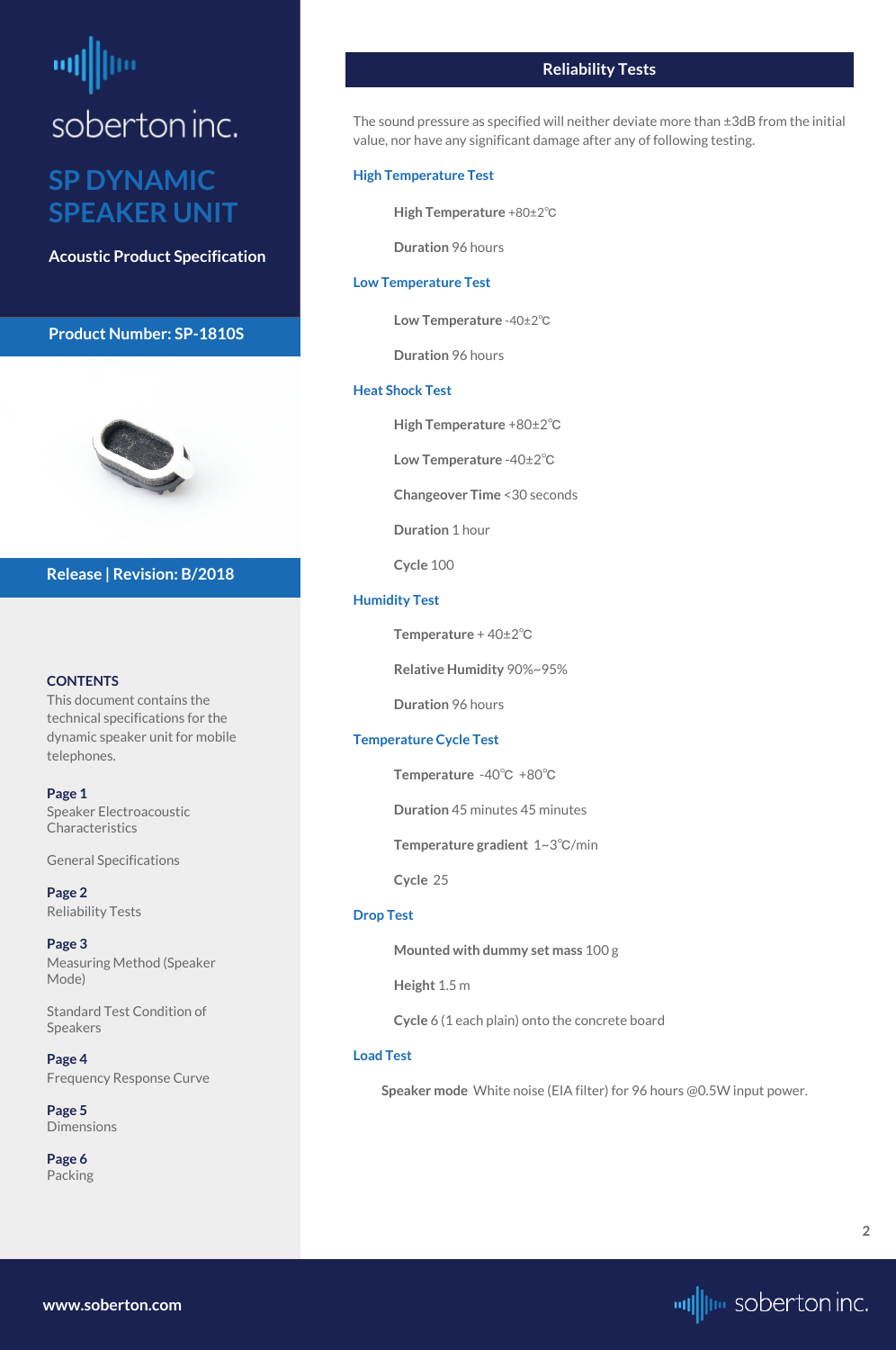## <span id="page-2-0"></span>soberton inc. **SP DYNAMIC SPEAKER UNIT**

**Acoustic Product Specification**

#### **Product Number: SP-1810S**



#### **CONTENTS**

[Speaker Electroacoustic](#page-0-0)  **Characteristics** 

This document contains the technical specifications for the dynamic speaker unit for mobile telephones.

#### **[Page 1](#page-0-0)**

**[Page 5](#page-4-0) [Dimensions](#page-4-0)** 

[General S](#page-0-0)pecifications

**[Page 2](#page-1-0)** [Reliability Tests](#page-1-0)

#### **Page 3**

Measuring Method (Speaker Mode)

Standard Test Condition of

Speakers

**[Page 4](#page-3-0)** [Frequency Response Curve](#page-3-0)

**[Page 6](#page-5-0)** [Packing](#page-5-0)

#### **Release | Revision: B/2018**

#### **Measuring Method (Speaker Mode)**

#### **Test Condition Standard**

**Temperature** 15 ~ 35℃

**Relative humidity** 45% ~ 85%

**Atmospheric pressure** 860mbar to 1060mbar

#### **Standard Test Fixture**

**Input Powe**r 0.5W

**Zero Level** -dB

**Mode** TSR

**Potentiometer Range** 50dB

**Sweep Time** 0.5sec

#### **Standard Test Condition of Speaker (Fig. 1)**



#### Standard test condition of speaker

**[www.soberton.com](http://www.soberton.com)**

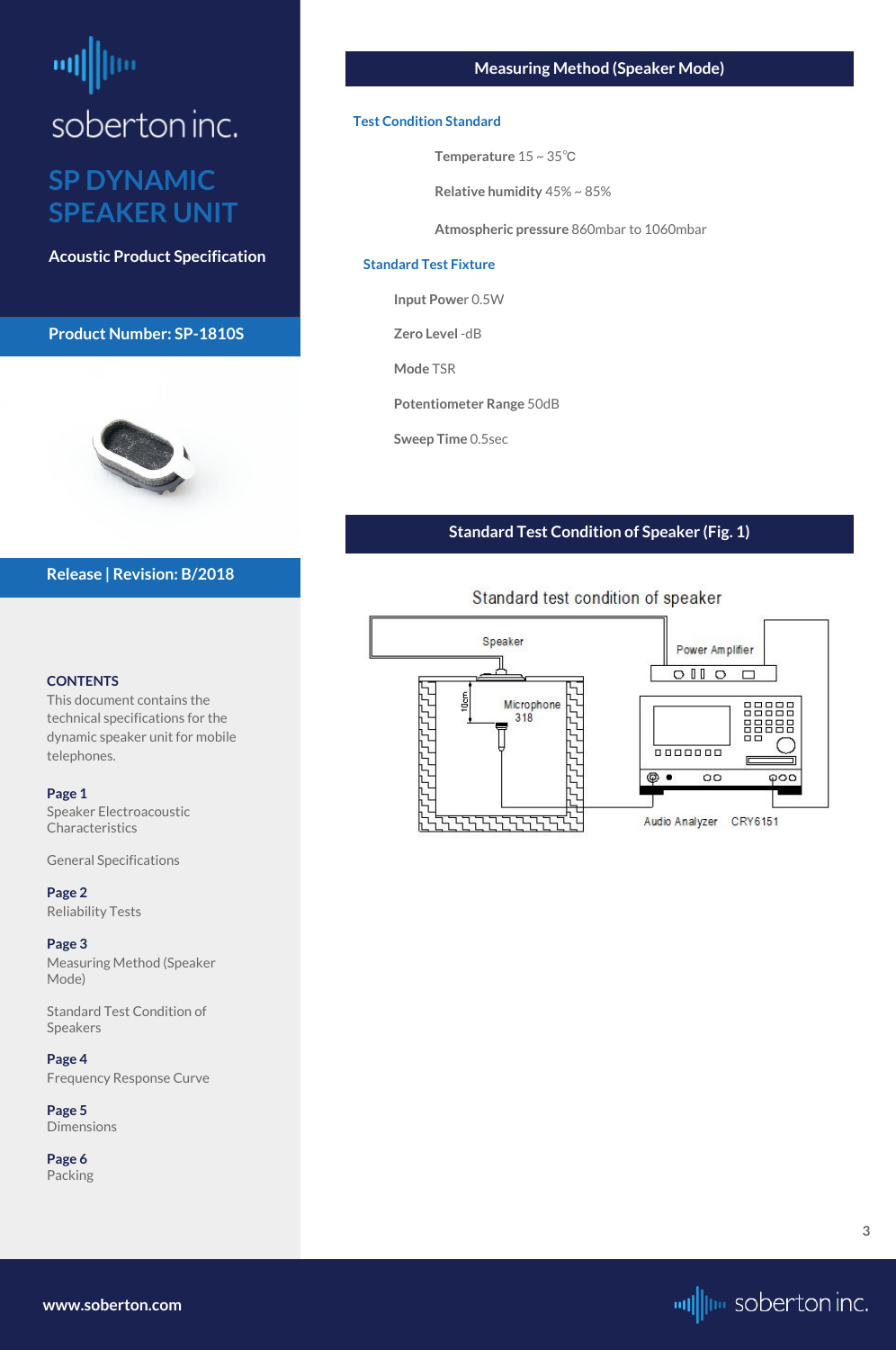## <span id="page-3-0"></span>뻬 soberton inc. **SP DYNAMIC**

**SPEAKER UNIT**

**Acoustic Product Specification**

#### **Product Number: SP-1810S**

#### **CONTENTS**

[Speaker Electroacoustic](#page-0-0)  **Characteristics** 

This document contains the technical specifications for the dynamic speaker unit for mobile telephones.

#### **[Page 1](#page-0-0)**

**[Page 5](#page-4-0) [Dimensions](#page-4-0)** 

[General S](#page-0-0)pecifications

**[Page 2](#page-1-0)** [Reliability Tests](#page-1-0)

#### **[Page 3](#page-2-0)**

[Measuring Method \(Speaker](#page-2-0)  [Mode\)](#page-2-0)

[Standard Test Condition of](#page-2-0) 

[Speakers](#page-2-0)

**Page 4** Frequency Response Curve

**[Page 6](#page-5-0)** [Packing](#page-5-0)

#### **Release | Revision: B/2018**

#### **Frequency Response Curve (Fig. 2)**





**[www.soberton.com](http://www.soberton.com)**



**4**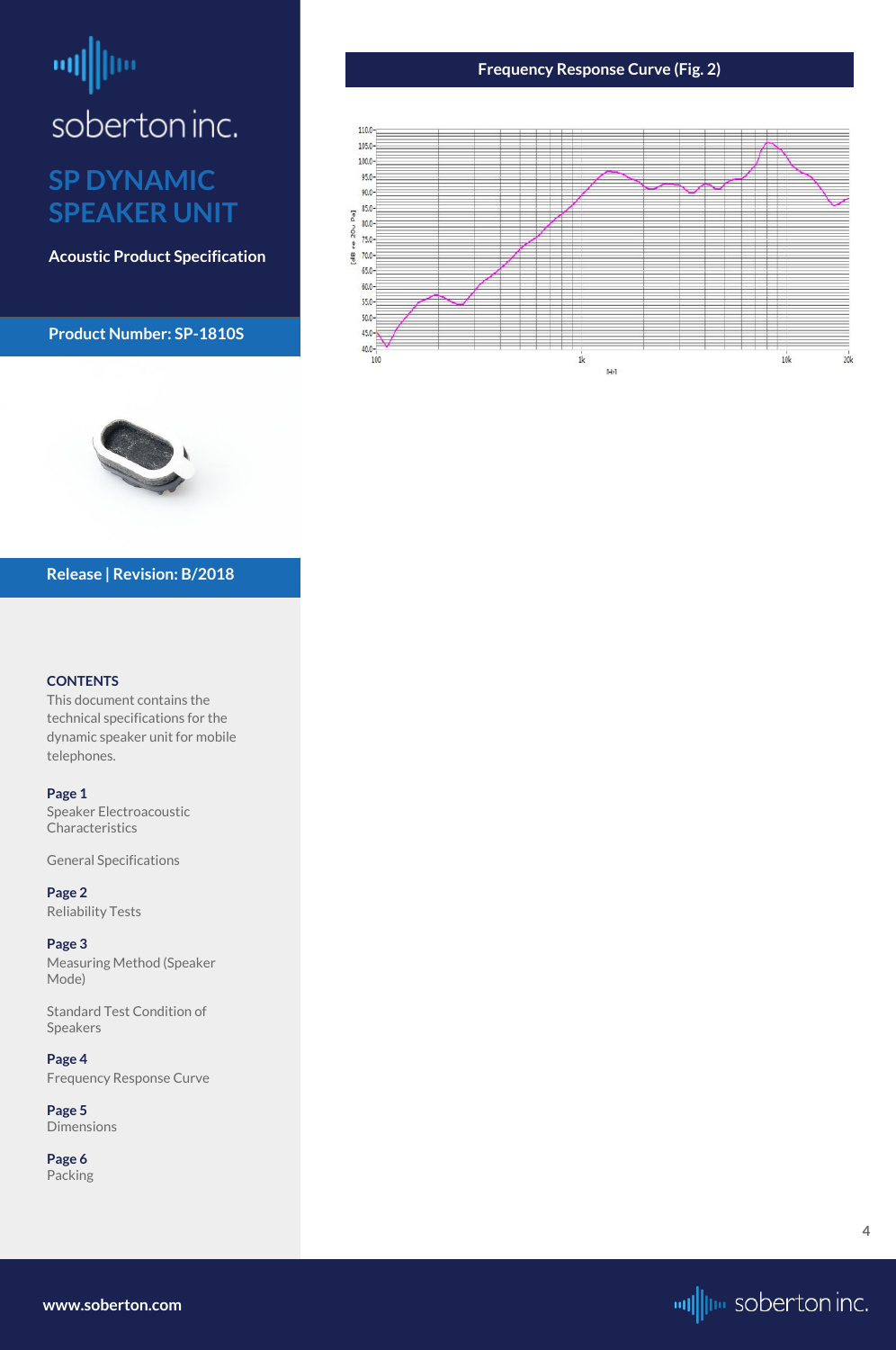## <span id="page-4-0"></span>шļ soberton inc. **SP DYNAMIC**

**SPEAKER UNIT**

## **Acoustic Product Specification**

#### **Product Number: SP-1810S**



#### **CONTENTS**

[Speaker Electroacoustic](#page-0-0)  **Characteristics** 

This document contains the technical specifications for the dynamic speaker unit for mobile telephones.

#### **[Page 1](#page-0-0)**

**Page 5 Dimensions** 

[General S](#page-0-0)pecifications

**[Page 2](#page-1-0)** [Reliability Tests](#page-1-0)

**[Page 3](#page-2-0)** [Measuring Method \(Speaker](#page-2-0)  [Mode\)](#page-2-0)

[Standard Test Condition of](#page-2-0) 

# 3  $\rightarrow^{-1}$

## PCB Layout<br>  $\frac{1}{2}$ <br>  $\frac{1}{2}$ <br>  $\frac{5.4 \pm 0.3}{5 \pm 0.3}$ 7.9±0.5 (FREE POSITION)  $5.4 \pm 0.3$

[Speakers](#page-2-0)

**[Page 4](#page-3-0)** [Frequency Response Curve](#page-3-0)

**[Page 6](#page-5-0)** [Packing](#page-5-0)

#### **Release | Revision: B/2018**

**[www.soberton.com](http://www.soberton.com)**



| <b>Part Name</b> | <b>Material</b> | Quantity                                                       |
|------------------|-----------------|----------------------------------------------------------------|
|                  |                 |                                                                |
| Silk screen      | Black cloth     |                                                                |
|                  |                 |                                                                |
|                  |                 | Single plaster PE+ adhesive tape<br>Frame + spring PBT+ bronze |

| $\mathcal{L}$ | Plate             | <b>SPCC</b>                 |  |
|---------------|-------------------|-----------------------------|--|
| 6             | <b>Voice Coil</b> | Polyurethane enamelled wire |  |
| 7             | Diaphragm         | <b>PEN</b>                  |  |
| 8             | Cap               | <b>SUS 304</b>              |  |
| 9             | Gasket            | Adhesive                    |  |

4 Magnet Nd Fe B 1

#### **Dimensions**

Tolerance: ±0.5 (unit: mm)